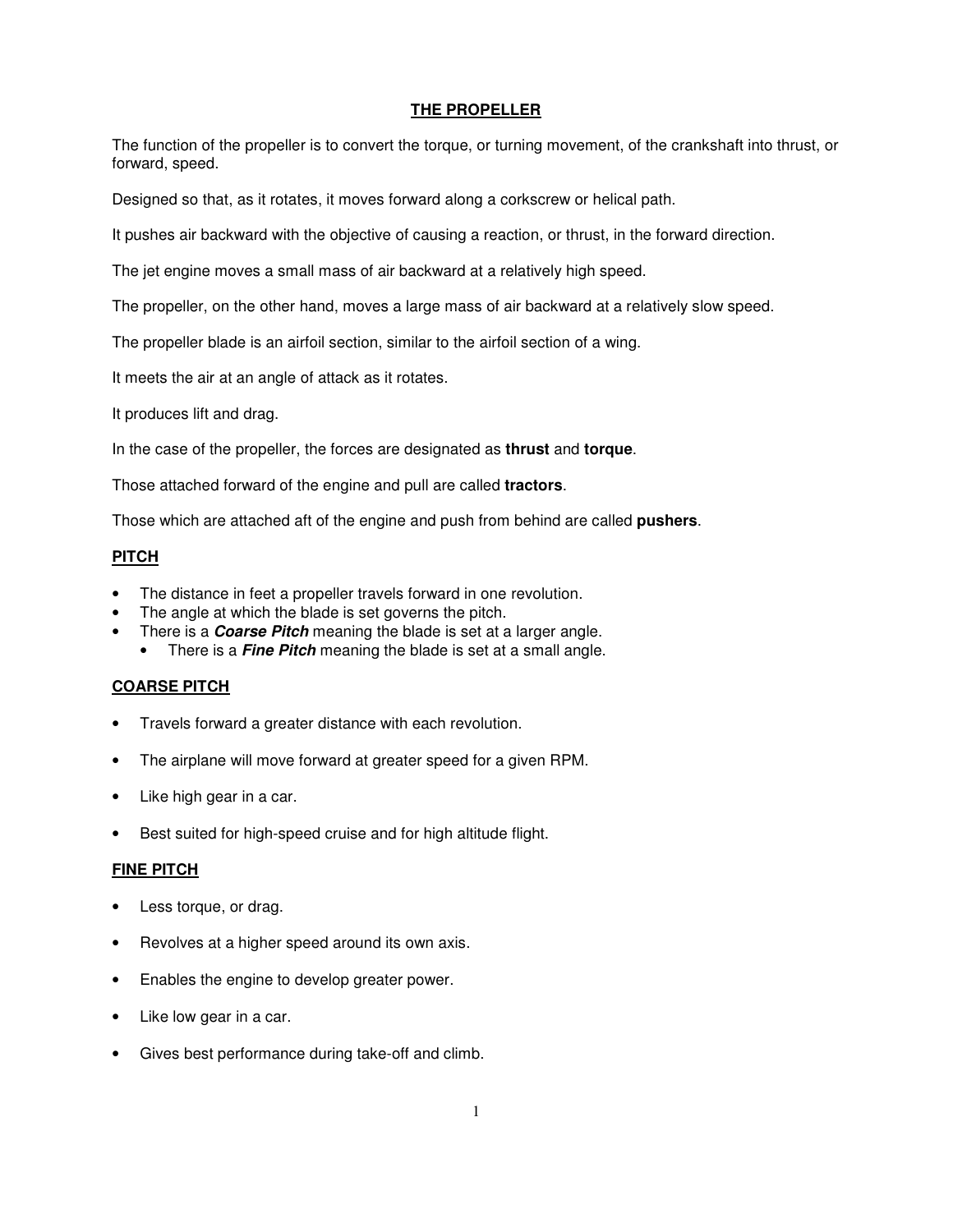## **TYPES OF PROPELLERS**

### 1. **Fixed Pitch:**

Constant blade angle.

Blades are at an angle in between fine and course pitch to give the best overall performance possible for all flight conditions.

## 2. **Adjustable Pitch:**

Blade angle may be adjusted on the ground.

## 3. **Controllable Pitch:**

Blade angle can be adjusted by the pilot to various angles during flight.

## 4. **Constant Speed:**

Blades automatically adjust themselves to maintain a constant RPM as set by the pilot.

## **PROPELLER CONTROL SYSTEMS**

The mechanism for varying the pitch of the propeller may be:

# 1. **Mechanical:**

Hand controlled by linkages.

## 2. **Hydraulic:**

A fluid under pressure pushes or pulls on a cam that uses gears to turn the blades of the propellers.

3. **Electrical:**

Operated by an electric motor

#### **FEATHERING**

- Turning the propeller blades to an extreme coarse pitch.
- Used in the event of an engine failure to stop the propeller from "wind milling". It will reduce drag of the failed engine or propeller.

## **THRUST REVERSING**

- Changing the pitch below the idle position (full fine pitch) into the reverse range or negative pitch,
- Thrust now works in the reverse direction.
- Used to slow down the aircraft after it has landed and to manoeuvre the aircraft on the ground.